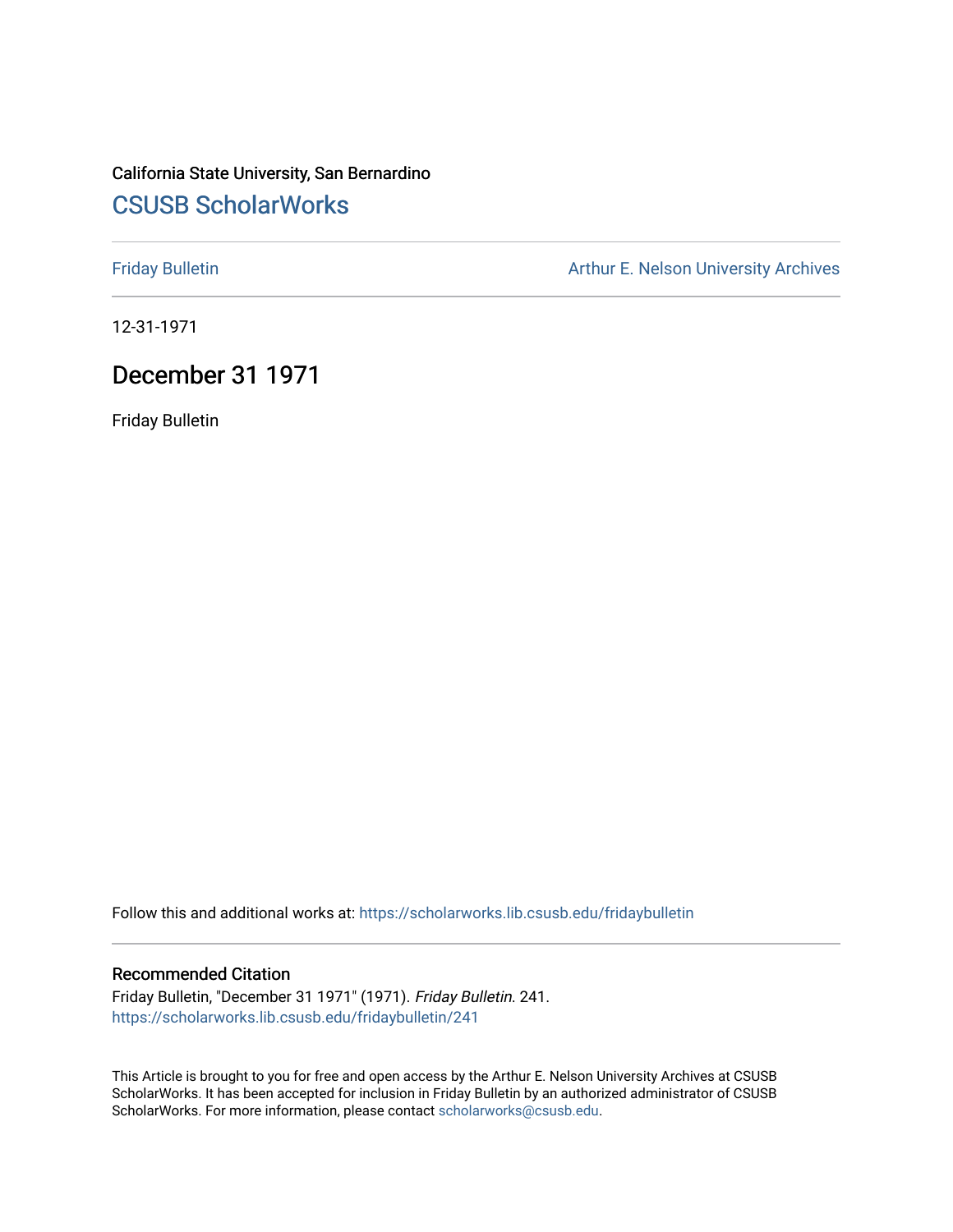### **RECEIVED**<br>**California** state Cell San BernardinC<sup>21</sup> **ALIFORNIA STATE COLLEGE. JAN - 3 1972** LIBRARY **SAN BERNARDINO**

# **THrBULLETIN December 31, 1971**

**JANUARY 3 & 4, DATES FOR Closed circuit TV will be utilized WINTER QUARTER REGISTRATION again for Winter Quarter registration, to be held in the Student** 

**Services Building, January 3 and 4. The video monitors will keep students and advisors informed on closed classes and class changes,** 

**A corrected priority number sheet is attached to this week's Bulletin, which supersedes the schedule listed on Page 5 of the**  Winter Class Schedule.

**All students who were subject to dismissal at the end of the Fall Quarter were not dismissed and will continue on probation this quarter.** 

**A "THANK YOU" FROM PRESIDENT JOHN PFAU press his appreciation to the many President John M. Pfau wishes to expeople who baked and brought cookies for the College's Christmas Party, held last week. "They helped to make it a very wonderful party and I wish I could** 

**thank everyone personally for their help," President Pfau said.** 

**ACCREDITATION TEAM VISIT RE-SCHEDULED TO FEBRUARY 23, 24, 25**  **The visit of the California State Department of Education accreditation team has been changed to February 23, 24 and 25. Their visit was formerly scheduled for March. \* \* \*** 

**HAPPY NEW YEAR** 



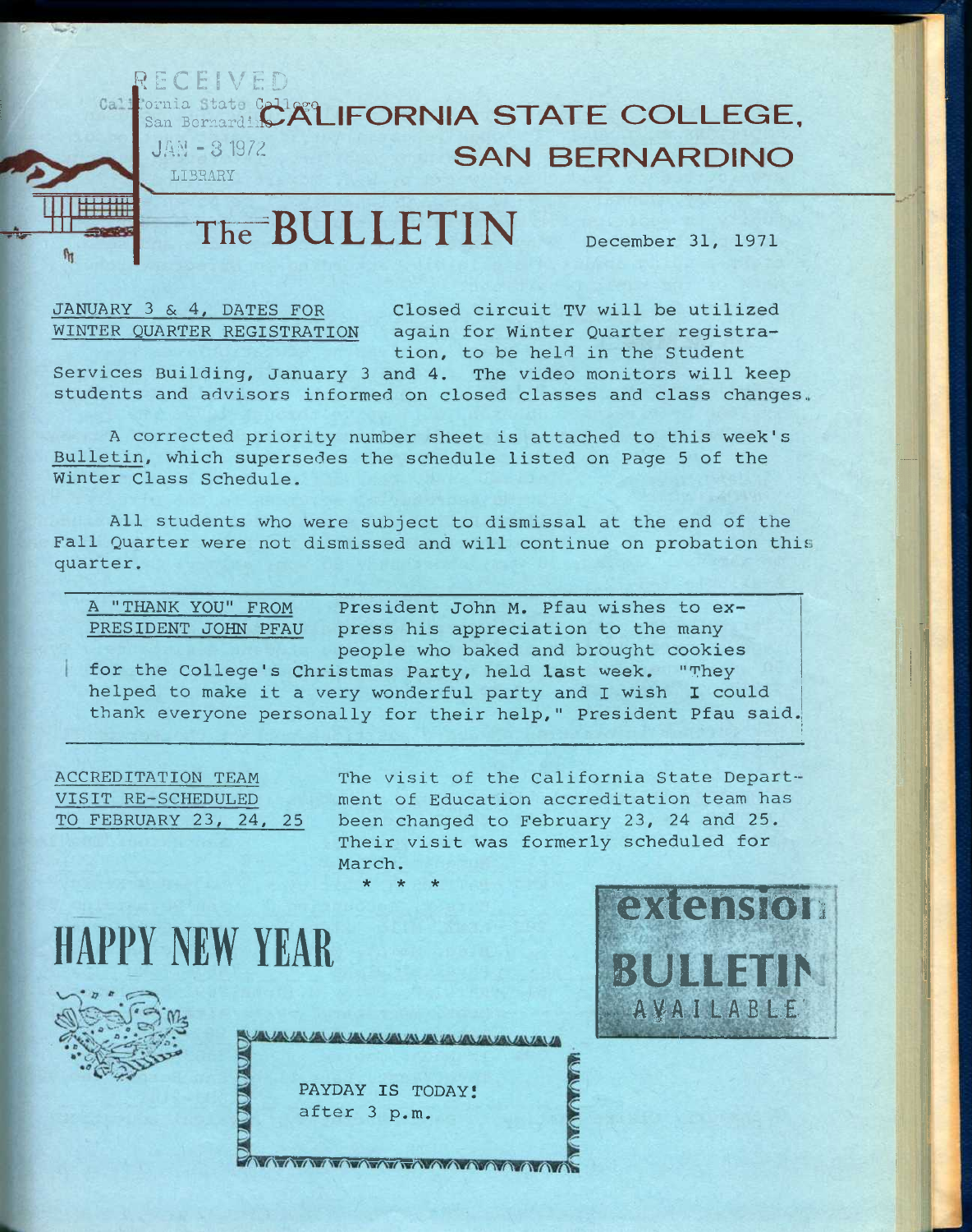CHORAL SOCIETY TO HOLD The CSCSB Choral Society will hold an <br>AUDITIONS ON JANUARY 3 open rehearsal at its first meeting of open rehearsal at its first meeting of **the Winter Quarter. Interested persons** 

are invited to read choral works by W.A. Mozart with the Society **on Monday, January 3, 7:30 p.m., C-lC4,and will be given an oppor**tunity to audition for membership. Requirements for membership are not stringent. "Any singer with a blending voice and some sight-reading ability is eligible," according to Director Arthur Wenk of the Music Department.

**\* \* \* I 11 TUC MCMACHOON BOOK R. ROACH OF Austin, Texas, brother of the state of the state of the state of the state of the state of the state of the state of the state of the state of the state of the state of the state of the s**  $\Box$ **IN THE NEWS** Fred Roach (Continuing Education), was reappointed recently by President Nixon to the

Board of Foreign Scholarships. Mr. Roach, originally appointed in 1966 by President Johnson, will serve through 1974. He is **Vice Provost and Dean of Interdisciplinary Programs, U. of Texas.** 

*\** \* \*<br> *EMPLOYMENT* Clerical Asst. IIB, office of College Police.<br> *OPPORTUNITIES* Provide secretarial services to the Director Provide secretarial services to the Director of **College Police and staff. Supervise two student:! assistants; responsible for police communications ^** 

*•k ic -k I* 

**on campus. Typing: 50 wpm; shorthand: 80 wpm; salary: \$492-599. Available 1-3-72.** 

**+** 

Clerical Asst. IIA, Audio Visual Dept, half-time, 8 a.m.-noon. **Type reports, letters or forms; supervise student assistants. Type \ 50 wpm; experience or ability to supervise necessary. Salary:**  \$228.50. Available 1-3-72.

**For further information on above positions contact the Personnel office. •:** 

|           |  | DIRECTORY (Please make the following changes in your Directory:) |                      |
|-----------|--|------------------------------------------------------------------|----------------------|
|           |  | CHANGES Add: Ext. 564 COUCH, Mary J. PO Box 332                  |                      |
|           |  | Clerk Typist,                                                    | San Bernardino 92402 |
|           |  | Humanities                                                       |                      |
|           |  | 243 PATTERSON, Shirley M.                                        | 6534-B McKinley      |
|           |  | Bursar, Accounting                                               | San Bernardino 9240. |
|           |  | 202 LENZ, Milo (Ilene) 3456 Genevieve                            |                      |
|           |  | Bldg. Maint. Man                                                 | San Bernardino 92-05 |
|           |  | Physical Plant 883-1769                                          |                      |
|           |  | 511 RATLIFF, Peggy M. (John) 8091 Beechwood Dr.                  |                      |
|           |  | Dept. Secretary, Alta Loma, 91701                                |                      |
|           |  | Admissions & Rec. 987-3365                                       |                      |
|           |  | 294 IWANAGA, George 3583 N. E St.                                |                      |
|           |  | Tech. Asst., Lang. Lab. San Bernardino 92405                     |                      |
|           |  |                                                                  | 883-2141             |
| Transfer: |  | Claire Cantlay to Dept. Secretary, Physical Education            |                      |

**2**